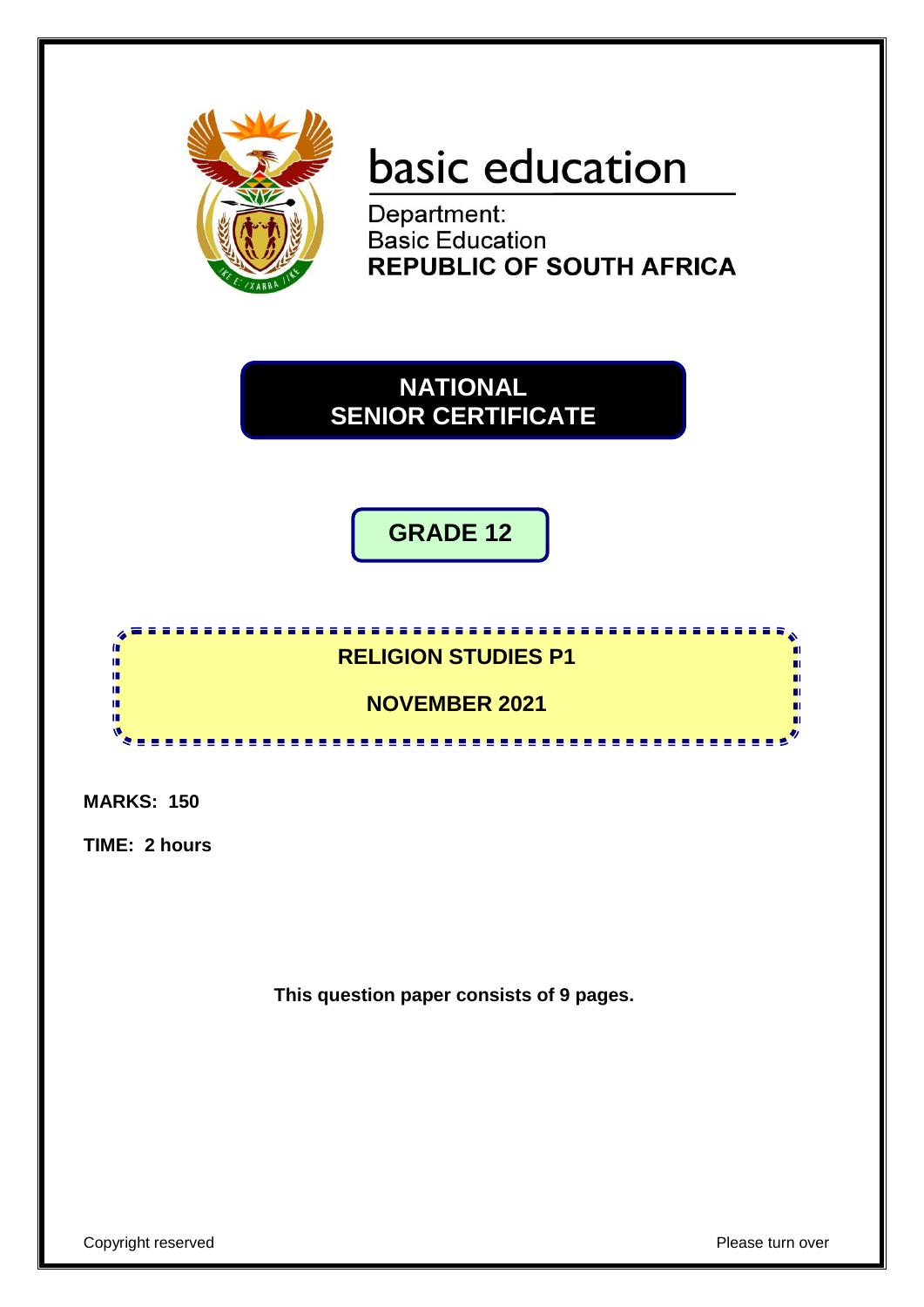#### **INSTRUCTIONS AND INFORMATION**

- 1. This question paper consists of SECTION A and SECTION B.
- 2. SECTION A: COMPULSORY SECTION B: Answer any TWO questions in this section.
- 3. Read ALL the questions carefully.
- 4. Start EACH question on a NEW page.
- 5. The length of your answers must be in accordance with the marks allocated to each question.
- 6. Number the answers correctly according to the numbering system used in this question paper.
- 7. Write neatly and legibly.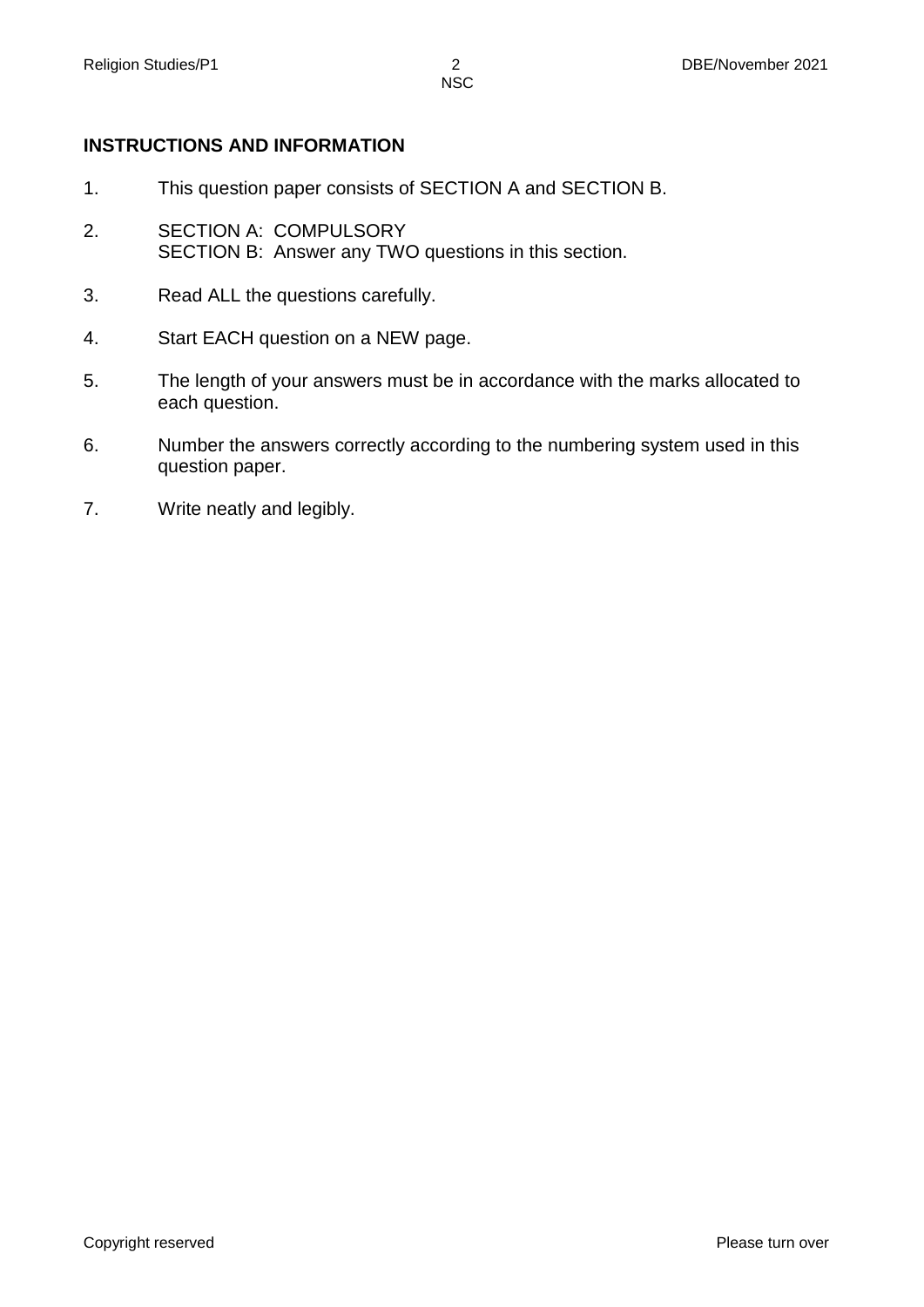## **SECTION A (COMPULSORY)**

#### **QUESTION 1**

- 1.1 Various options are provided as possible answers to the following questions. Choose the answer and write only the letter (A–D) next to the question numbers (1.1.1 to 1.1.10) in the ANSWER BOOK, e.g. 1.1.11 D.
	- 1.1.1 Orthodox Jews observe religious laws which are called …
		- A Sharia.<br>B Mitzvot.
		- Mitzvot.
		- C Genesis.
		- D Halakhah. (1)
	- 1.1.2 Living forever, eternal, everlasting:
		- A Path of the universe
		- B Reincarnation
		- C Immortal
		- D Cycle of life (1)
	- 1.1.3 One of the duties of the retirement stage in Hinduism is to …
		- A support one's spouse.
		- B fight and rule.
		- C specialise in trading.
		- D devote time to study scripture. (1)
	- 1.1.4 'Punishment and rewards are here and now.' This is a belief of …
		- A African Traditional Religion.
		- B Bahá'u'lláh.
		- C Siddhartha Gautama.
		- D the Dalai Lama. (1)
	- 1.1.5 'Humans need to live in harmony with the universe.' This is a belief of …
		- A Taoism.
		- B the Bahá'i faith.
		- C Buddhism.
		- D Judaism. (1)
	- 1.1.6 A belief that government and morality need not be based on religion:
		- A Creationism
		- B Non-theistic
		- C Secularism
		- D Non-religious (1)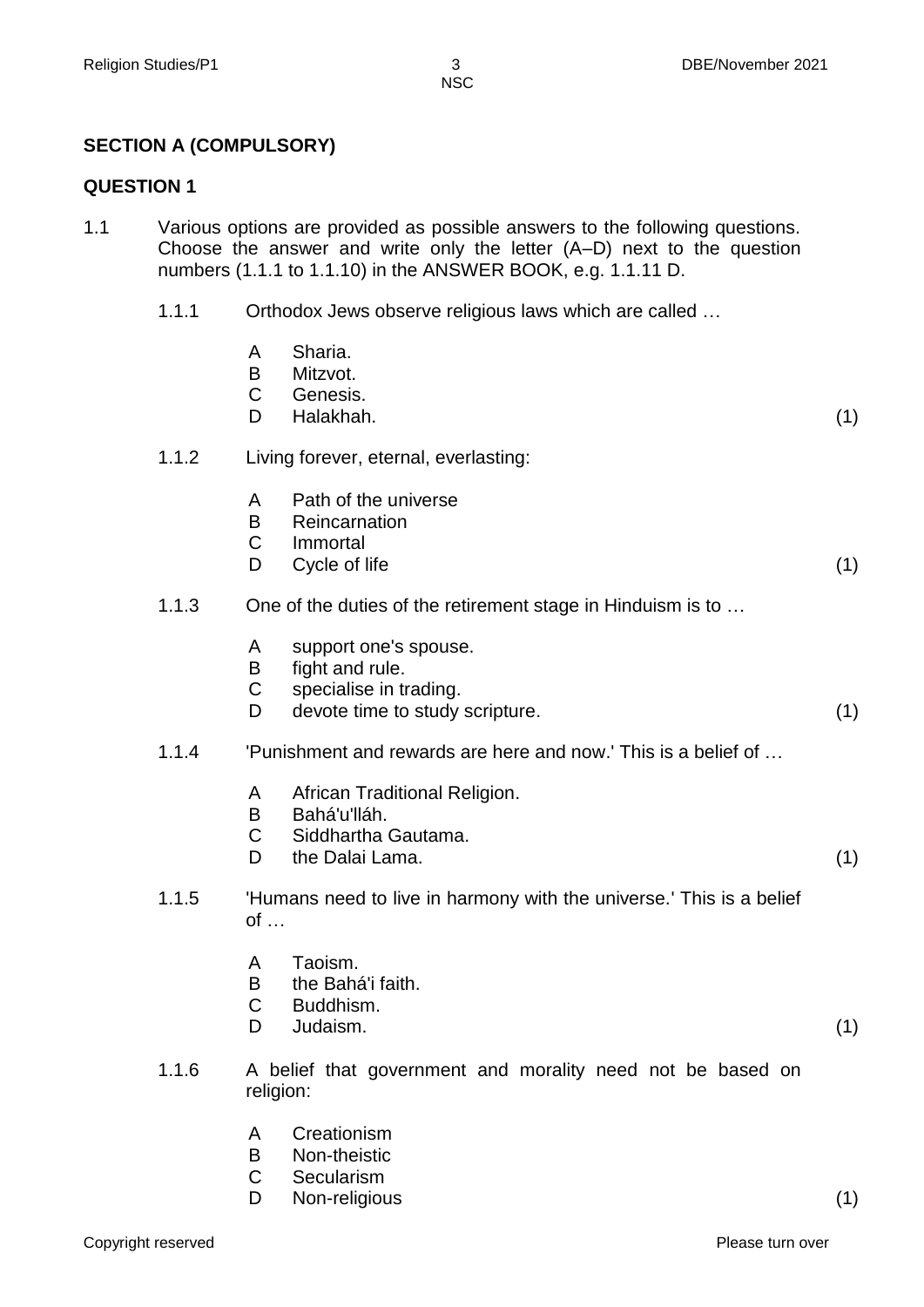|     | 1.1.7  | An example of Neo- (modern) Hinduism is                                                                                                                          |     |
|-----|--------|------------------------------------------------------------------------------------------------------------------------------------------------------------------|-----|
|     |        | Rig-Veda.<br>A<br>B<br>the Divine Life Society.<br>C<br>the Bhagavad Gita.<br>D<br>bhakti yoga.                                                                  | (1) |
|     | 1.1.8  | The Hadith is/are                                                                                                                                                |     |
|     |        | a collection of teachings of the Prophet Muhammad.<br>A<br>B<br>compulsory teachings in the Qur'an.<br>books of myths.<br>C<br>records of Islamic history.<br>D  | (1) |
|     | 1.1.9  | The oldest form of Buddhism is                                                                                                                                   |     |
|     |        | Zen Buddhism.<br>A<br>B<br>Tibetan Buddhism.<br>C<br>Mahayana Buddhism.<br>D<br>Theravada Buddhism.                                                              | (1) |
|     | 1.1.10 | A dogma, in a religious context, is                                                                                                                              |     |
|     |        | a lie or fabrication.<br>A<br>teachings with absolute authority.<br>B<br>$\mathsf C$<br>a sacred text.<br>a discussion of spiritual truths through a story.<br>D | (1) |
| 1.2 |        | Complete the following sentences by filling in the missing word. Write only the<br>word next to the question numbers (1.2.1 to 1.2.5) in the ANSWER BOOK.        |     |
|     | 1.2.1  | The mystical dimension of Islam that emphasises certain unique<br>rituals for guiding spiritual seekers into a direct encounter with God<br>$is \dots$           | (1) |
|     | 1.2.2  | These denominations are derived from the Christian Catholic<br>Apostolic Church:                                                                                 | (1) |
|     | 1.2.3  | The belief that the Torah was given by God through ideas that<br>humans mediated is a teaching of  Judaism.                                                      | (1) |
|     | 1.2.4  | The most well-known Bodhisattva in Tibetan Buddhism is the                                                                                                       | (1) |
|     | 1.2.5  | Belief in many gods is known as                                                                                                                                  | (1) |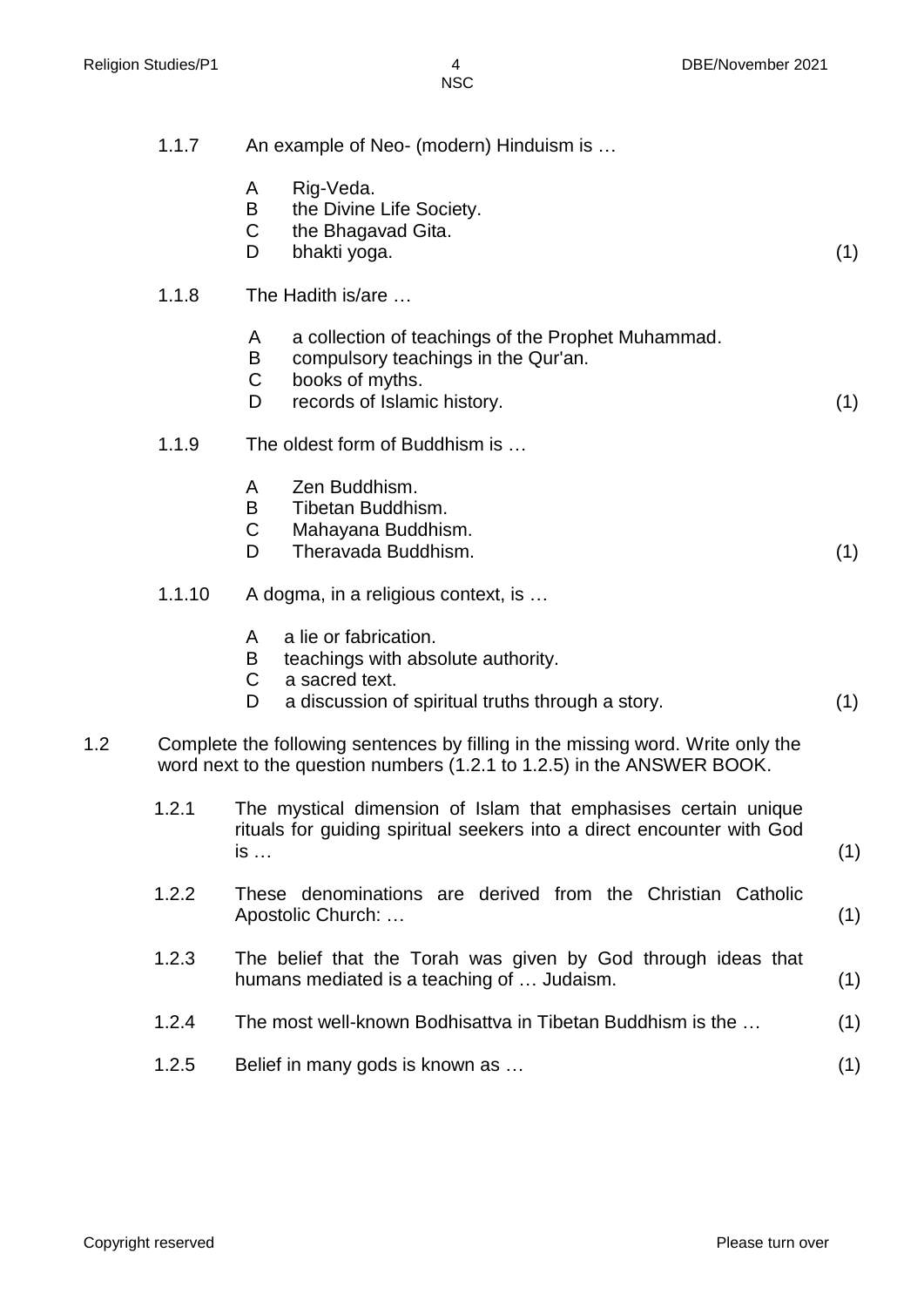1.3 Choose the word(s) in EACH list below that do(es) NOT match the rest. Write down the word next to the question numbers (1.3.1 to 1.3.5) in the ANSWER BOOK and give a reason why it does NOT fit.

| EXAMPLE: Red: Yellow; Circle; Blue<br>ANSWER:<br>Circle<br>REASON: The other three are colours. |                                                              |     |
|-------------------------------------------------------------------------------------------------|--------------------------------------------------------------|-----|
| 1.3.1                                                                                           | Charles Darwin; Shoghi Effendi; Copernicus; Kepler           | (2) |
| 1.3.2                                                                                           | Dharma: Karma: Kosher: Ahimsa                                | (2) |
| 1.3.3                                                                                           | Monotheism; Trinity, Anthropomorphism; Sunday                | (2) |
| 1.3.4                                                                                           | Taoism; Hinduism; Christianity, African Traditional Religion | (2) |
| 1.3.5                                                                                           | Yin; Tao Te Ching; Dhammapada; Yang                          | (2) |

1.4 Choose a description from COLUMN B that matches the term in COLUMN A. Write only the letter (A–F) next to the question numbers (1.4.1 to 1.4.5) in the ANSWER BOOK. Do NOT use any letter more than once.

|       | <b>COLUMN A</b> |    | <b>COLUMN B</b>                                                   |
|-------|-----------------|----|-------------------------------------------------------------------|
| 1.4.1 | Traditional     | A  | following the model of the Holy Trinity,                          |
|       | <b>Hinduism</b> |    | humanity should have a relationship of                            |
|       |                 |    | mutual respect and love                                           |
| 1.4.2 | Kitáb-i-Aqdas   |    |                                                                   |
|       |                 | B  | a holy religious occasion                                         |
| 1.4.3 | Christianity    |    |                                                                   |
|       |                 | C  | while there are several paths to God, the                         |
| 1.4.4 | Myth            |    | proper performance of domestic and                                |
|       |                 |    | temple rituals is obligatory for all                              |
| 1.4.5 | <b>Ritual</b>   | D  |                                                                   |
|       |                 |    | religious stories in which deep truths<br>about life are revealed |
|       |                 |    |                                                                   |
|       |                 | E. | two religious groups parted ways                                  |
|       |                 |    | because of political differences                                  |
|       |                 |    |                                                                   |
|       |                 | F  | a sacred text consisting of a collection of                       |
|       |                 |    | laws and teachings                                                |

 $(5 \times 1)$  (5)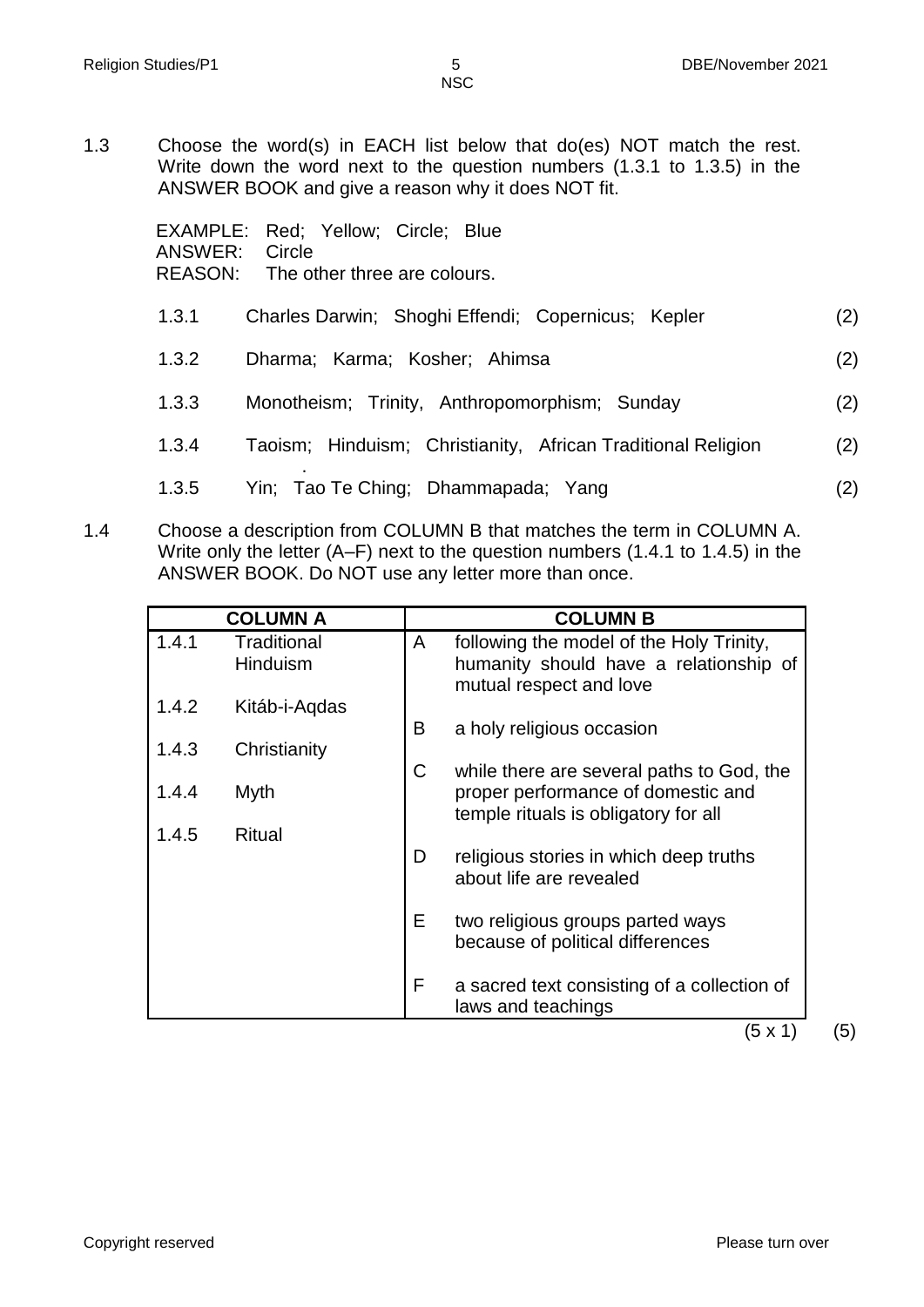1.5 Indicate whether the following statements are TRUE or FALSE. Write 'true' or 'false' next to the question numbers (1.5.1 to 1.5.5) in the ANSWER BOOK. Give a reason if the answer is FALSE.

|     |                                                                             |                                                                                                                                   | <b>TOTAL SECTION A:</b> | 50  |
|-----|-----------------------------------------------------------------------------|-----------------------------------------------------------------------------------------------------------------------------------|-------------------------|-----|
|     | 1.6.5                                                                       | Pluralism                                                                                                                         |                         | (2) |
|     | 1.6.4                                                                       | Cosmology                                                                                                                         |                         | (2) |
|     | 1.6.3                                                                       | <b>African Initiated Churches</b>                                                                                                 |                         | (2) |
|     | 1.6.2                                                                       | Impepho                                                                                                                           |                         | (2) |
|     | 1.6.1                                                                       | Moksha                                                                                                                            |                         | (2) |
| 1.6 | In the context of religion, write TWO facts on EACH of the following terms: |                                                                                                                                   |                         |     |
|     | 1.5.5                                                                       | A pantheon is a number of gods in a particular religion.                                                                          |                         | (2) |
|     | 1.5.4                                                                       | A state of perfect happiness and peace in Buddhism is dharma.                                                                     |                         | (2) |
|     | 1.5.3                                                                       | Jesus Christ was reincarnated after he died.                                                                                      |                         | (2) |
|     | 1.5.2                                                                       | Transformation is a period of division in the Catholic Church which<br>led to the formation of different Christian denominations. |                         | (2) |
|     | 1.5.1                                                                       | Syncretism is the science of the interpretation of texts.                                                                         |                         | (2) |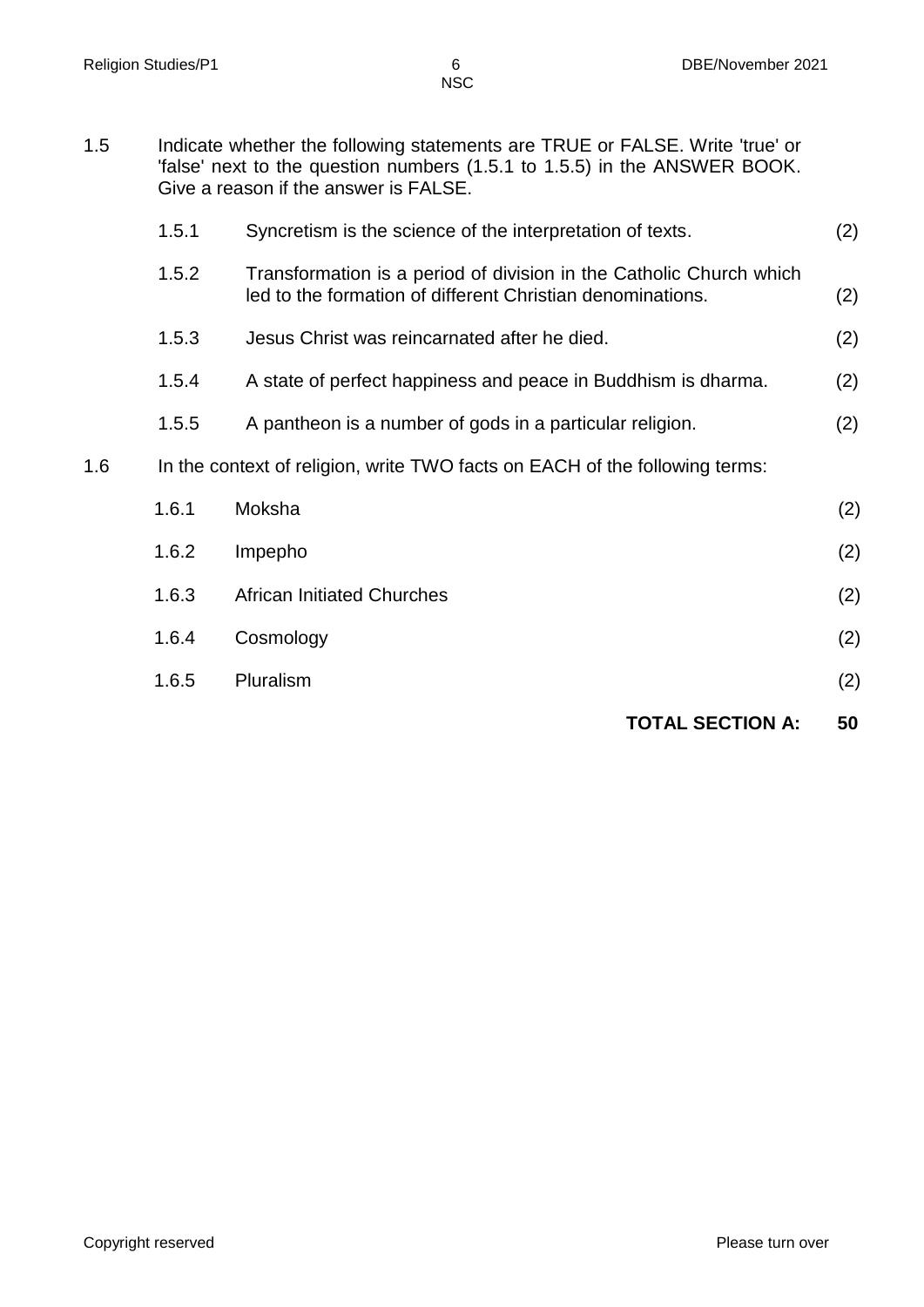## **SECTION B**

Answer any TWO questions in this section.

### **QUESTION 2**

|     | 2.6.3                                                             | Baptism in the Christian religion                                         | (6)<br>[50] |  |
|-----|-------------------------------------------------------------------|---------------------------------------------------------------------------|-------------|--|
|     | 2.6.2                                                             | The <i>inyanga</i> in African Traditional Religion                        | (6)         |  |
|     | 2.6.1                                                             | Hinduism's view on karma                                                  | (6)         |  |
| 2.6 |                                                                   | In the context of religion, give THREE facts about EACH of the following: |             |  |
| 2.5 |                                                                   | Name FOUR similarities that exist within the Abrahamic religions.         | (8)         |  |
|     | 2.4.2                                                             | African religions                                                         | (6)         |  |
|     | 2.4.1                                                             | Eastern religions                                                         | (6)         |  |
| 2.4 | Explain THREE common features of EACH of the following:           |                                                                           |             |  |
| 2.3 |                                                                   | What is meant by religious identity?                                      |             |  |
| 2.2 |                                                                   | Discuss the importance of uniqueness of a religion.                       |             |  |
| 2.1 | Explain the concept <i>uniqueness</i> in the context of religion. |                                                                           |             |  |

#### **QUESTION 3**

Read the extract below and answer the questions that follow.

Article 18 of the Universal Declaration of Human Rights reads: 'Everyone has the right to freedom of opinion and expression: this right includes freedom to change their religion or belief, and freedom, either alone or in a community with others and in public or private, to manifest (demonstrate) their religion or belief in teaching, practice, worship, and observance.'

[Source: *Shuters Top Class Grade 12*, page 171]

| 3.1 | What measures have the South African government put in place to uphold the<br>above declaration?                                      | (12)         |
|-----|---------------------------------------------------------------------------------------------------------------------------------------|--------------|
| 3.2 | Explain the different ways in which this declaration is applied in Western and<br>Eastern cultures.                                   |              |
|     | Give TWO facts EACH for Western and Eastern cultures.                                                                                 | (8)          |
| 3.3 | There are countries that DO NOT respect Article 18. Name ONE such country<br>and give details of how freedom of religion is violated. | (8)          |
| 3.4 | With reference to any ONE religion, discuss its teachings that promote human<br>rights.                                               | (10)         |
| 3.5 | What are the advantages and disadvantages of allowing people freedom<br>'to change their religion or belief'?                         | (12)<br>[50] |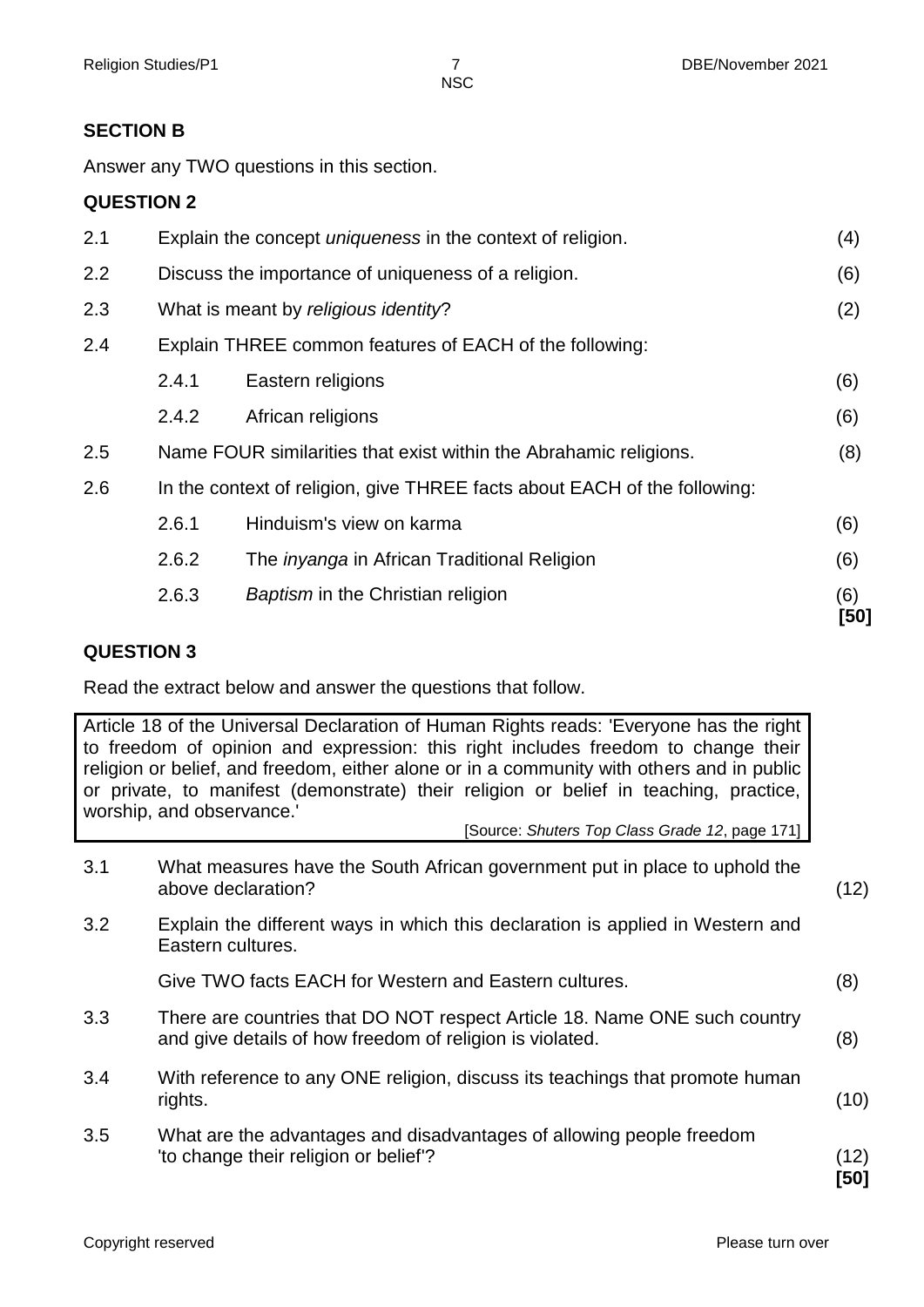#### **QUESTION 4**

Read the extract below and answer the questions that follow.

# **CHRISTIAN RESPONSE NEEDED AGAINST THREATS TO REMOVE CHRISTMAS AND GOOD FRIDAY HOLIDAYS**

By Adv. Nadene Badenhorst

The recent proposal by the South African Law Reform Commission (SALRC) to remove Good Friday and Christmas as public holidays on the SA calendar has triggered criticism around the country.

According to the SALRC, an advisory statutory body responsible for identifying and revising laws that are at odds with the Constitution, 'there is an element of prejudicial treatment in that the two main Christian holidays are declared as paid public holidays and adherents of other religions who celebrate other faith-based holidays are disadvantaged in that their holidays are not declared public holidays and they do not have an automatic benefit of pay on those days'. The SALRC accordingly suggests that either these holidays be reviewed, or that equal weight be given to holidays of other faiths.

One could only imagine the impact on our already suffering economy if, in the name of equality, we are to give a public holiday to every group in our society! It simply does not make sense for almost 80% of the (Christian) population to take a day off for a religious holiday that is observed by less than 20%.

What the SALRC seems to overlook also, is that section 2(2) of the Public Holidays Act specifically provides that 'any public holiday shall be exchangeable for any other day which is fixed by agreement or agreed to between an employer and employee'. In other words, the same Act that provides for two Christian public holidays on the national calendar, gives non-Christian employees the right to, instead of Good Friday and Christmas, request leave on another day (e.g. Ramadan for Muslims, or Diwali for Hindus).

… It is hard to accept that these holidays serve to 'deepen religious divides'.

|     |       | [Extract taken from gatewaynews.co.za. Accessed on 5 April 2020.]                                                  |     |
|-----|-------|--------------------------------------------------------------------------------------------------------------------|-----|
| 4.1 | 4.1.1 | What are the reasons given by the SALRC for removing Christmas<br>and Good Friday from the South African calendar? | (4) |
|     | 4.1.2 | What TWO reasonable arguments can Christians put forward for<br>keeping the holidays on the calendar?              | (4) |
|     | 4.1.3 | Give TWO reasons why it 'does not make sense' to add more<br>religious holidays to the calendar.                   | (4) |
|     | 4.1.4 | 'It is hard to accept that these holidays serve to "deepen religious"<br>divides".                                 |     |
|     |       | What do you think this quotation means?                                                                            | (2) |
| 4.2 | 4.2.1 | Analyse how the media generally reports on religious issues.                                                       | (6) |
|     | 4.2.2 | examples<br><b>TWO</b><br>illustrate<br>Give<br>to<br>to<br>your<br>response<br>QUESTION 4.2.1.                    | (4) |